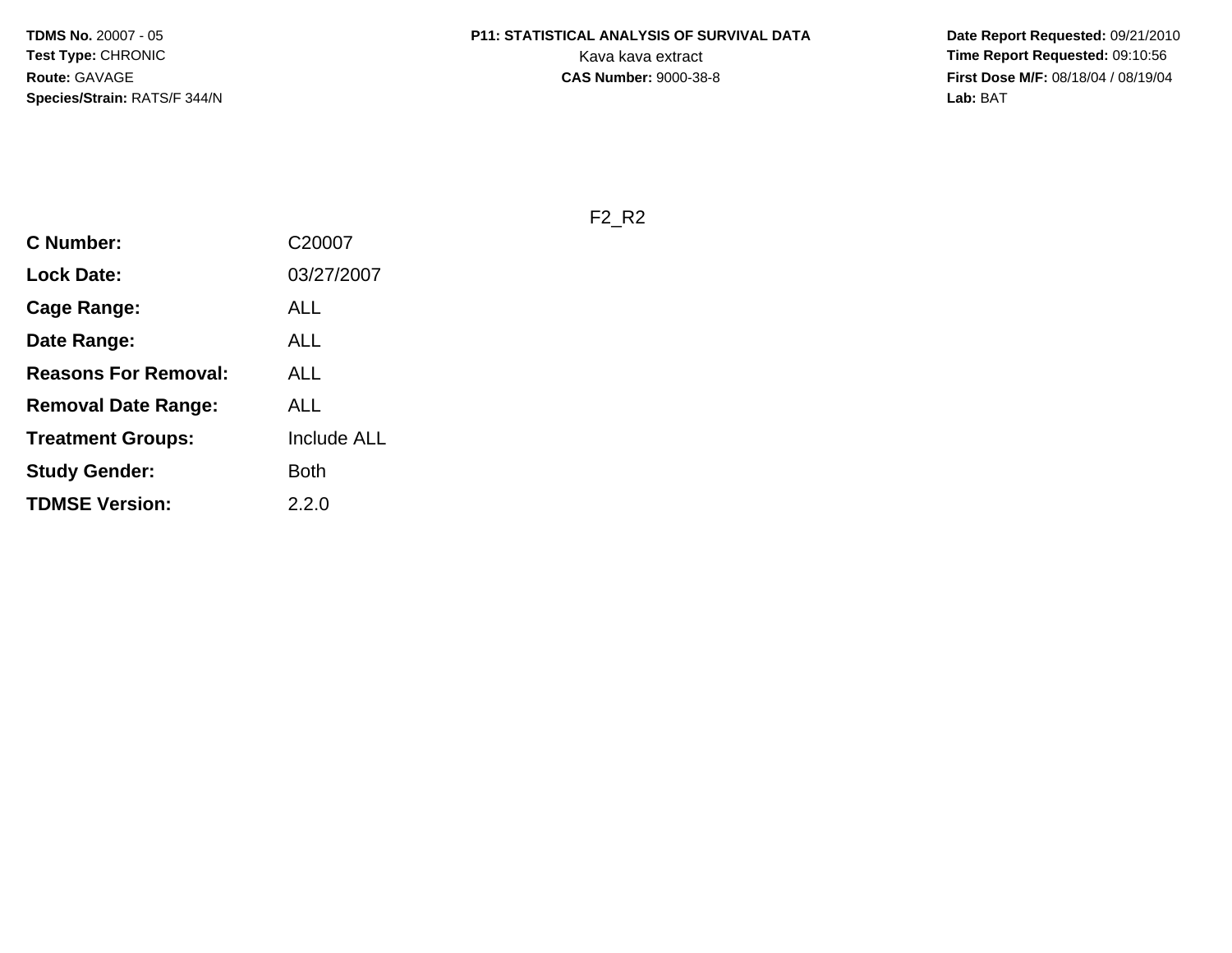# **P11: STATISTICAL ANALYSIS OF SURVIVAL DATA**

 **Date Report Requested:** 09/21/2010 Kava kava extract **Time Report Requested:** 09:10:56 **First Dose M/F:** 08/18/04 / 08/19/04<br>Lab: BAT **Lab:** BAT

### **MALE RATS**

FIRST TERMINAL SACRIFICE AT **727** DAYS

INDIVIDUAL SURVIVAL TIMES (DAYS)

| $DOSE = 0.0$ G/KG          |            |     |     |     |     |                             |     |     |     |                          |     |     |                    |
|----------------------------|------------|-----|-----|-----|-----|-----------------------------|-----|-----|-----|--------------------------|-----|-----|--------------------|
| <b>TOTAL 49</b>            |            |     |     |     |     | UNCENSORED DEATHS 15        |     |     |     | CENSORED DEATHS 0        |     |     | <b>TERMINAL 34</b> |
| UNCENSORED DEATH DAYS      |            |     |     |     |     |                             |     |     |     |                          |     |     |                    |
| 504<br>709                 | 504        | 511 | 545 | 582 | 594 | 610                         | 613 | 629 | 651 | 675                      | 686 | 689 | 694                |
| <b>CENSORED DEATH DAYS</b> |            |     |     |     |     |                             |     |     |     |                          |     |     |                    |
| None                       |            |     |     |     |     |                             |     |     |     |                          |     |     |                    |
| $DOSE = 0.1$ G/KG          |            |     |     |     |     |                             |     |     |     |                          |     |     |                    |
| TOTAL 50                   |            |     |     |     |     | UNCENSORED DEATHS 14        |     |     |     | <b>CENSORED DEATHS 1</b> |     |     | <b>TERMINAL 35</b> |
| UNCENSORED DEATH DAYS      |            |     |     |     |     |                             |     |     |     |                          |     |     |                    |
| 168                        | 525        | 571 | 571 | 615 | 646 | 666                         | 673 | 679 | 689 | 700                      | 709 | 714 | 714                |
| <b>CENSORED DEATH DAYS</b> |            |     |     |     |     |                             |     |     |     |                          |     |     |                    |
| 30                         |            |     |     |     |     |                             |     |     |     |                          |     |     |                    |
| $DOSE = 0.3$ G/KG          |            |     |     |     |     |                             |     |     |     |                          |     |     |                    |
| TOTAL 50                   |            |     |     |     |     | UNCENSORED DEATHS 15        |     |     |     | <b>CENSORED DEATHS 1</b> |     |     | <b>TERMINAL 34</b> |
| UNCENSORED DEATH DAYS      |            |     |     |     |     |                             |     |     |     |                          |     |     |                    |
| 454<br>709                 | 590        | 608 | 616 | 630 | 664 | 664                         | 664 | 673 | 689 | 689                      | 694 | 701 | 702                |
| <b>CENSORED DEATH DAYS</b> |            |     |     |     |     |                             |     |     |     |                          |     |     |                    |
| 598                        |            |     |     |     |     |                             |     |     |     |                          |     |     |                    |
| $DOSE = 1.0$ G/KG          |            |     |     |     |     |                             |     |     |     |                          |     |     |                    |
| TOTAL 50                   |            |     |     |     |     | <b>UNCENSORED DEATHS 16</b> |     |     |     | <b>CENSORED DEATHS 3</b> |     |     | <b>TERMINAL 31</b> |
| UNCENSORED DEATH DAYS      |            |     |     |     |     |                             |     |     |     |                          |     |     |                    |
| 447<br>694                 | 451<br>709 | 454 | 556 | 559 | 589 | 629                         | 640 | 665 | 670 | 673                      | 673 | 679 | 689                |
| <b>CENSORED DEATH DAYS</b> |            |     |     |     |     |                             |     |     |     |                          |     |     |                    |
| 3                          | 30         | 528 |     |     |     |                             |     |     |     |                          |     |     |                    |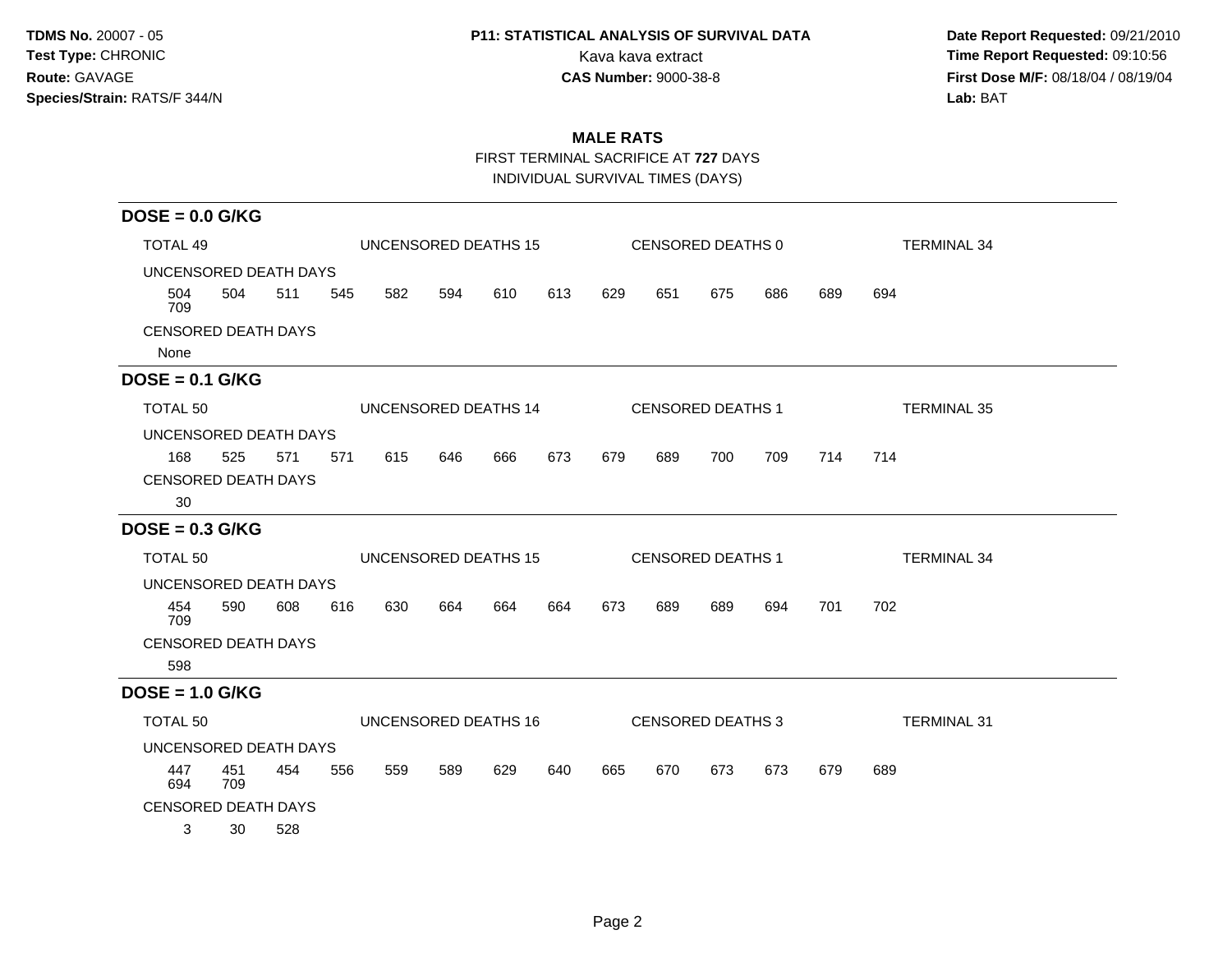# **P11: STATISTICAL ANALYSIS OF SURVIVAL DATA**

 **Date Report Requested:** 09/21/2010 Kava kava extract **Time Report Requested: 09:10:56**<br>**CAS Number: 9000-38-8 Time Report Requested: 09:10:56 First Dose M/F:** 08/18/04 / 08/19/04 Lab: BAT **Lab:** BAT

### **MALE RATS**

FIRST TERMINAL SACRIFICE AT **727** DAYS

|                 |       | <b>KAPLAN-MEIER SURVIVAL PROBABILITY ESTIMATES (%)</b> |       |       |             |       |      |      |      |        |  |
|-----------------|-------|--------------------------------------------------------|-------|-------|-------------|-------|------|------|------|--------|--|
| <b>DOSE</b>     |       |                                                        |       |       | TIME (DAYS) |       |      |      |      |        |  |
|                 | 90    | 180                                                    | 270   | 365   | 425         | 485   | 545  | 605  | 665  | 727(A) |  |
| $0.0$ G/KG      | 100.0 | 100.0                                                  | 100.0 | 100.0 | 100.0       | 100.0 | 91.8 | 87.8 | 79.6 | 69.4   |  |
| $0.1$ G/KG      | 100.0 | 98.0                                                   | 98.0  | 98.0  | 98.0        | 98.0  | 95.9 | 91.8 | 87.8 | 71.4   |  |
| $0.3$ G/KG      | 100.0 | 100.0                                                  | 100.0 | 100.0 | 100.0       | 98.0  | 98.0 | 96.0 | 83.7 | 69.4   |  |
| <b>1.0 G/KG</b> | 100.0 | 100.0                                                  | 100.0 | 100.0 | 100.0       | 93.8  | 93.8 | 87.4 | 81.0 | 66.1   |  |

<sup>(</sup>A) FIRST TERMINAL SACRIFICE<br>(B) THE FIRST ENTRY IS THE TREND TEST (TARONE, 1975) RESULT. SUBSEQUENT ENTRIES ARE THE RESULTS OF PAIRWISE TESTS (COX, 1972). NEGATIVE TRENDS ARE INDICATED BY "N".<br>(C) MEAN OF ALL UNCENSORED D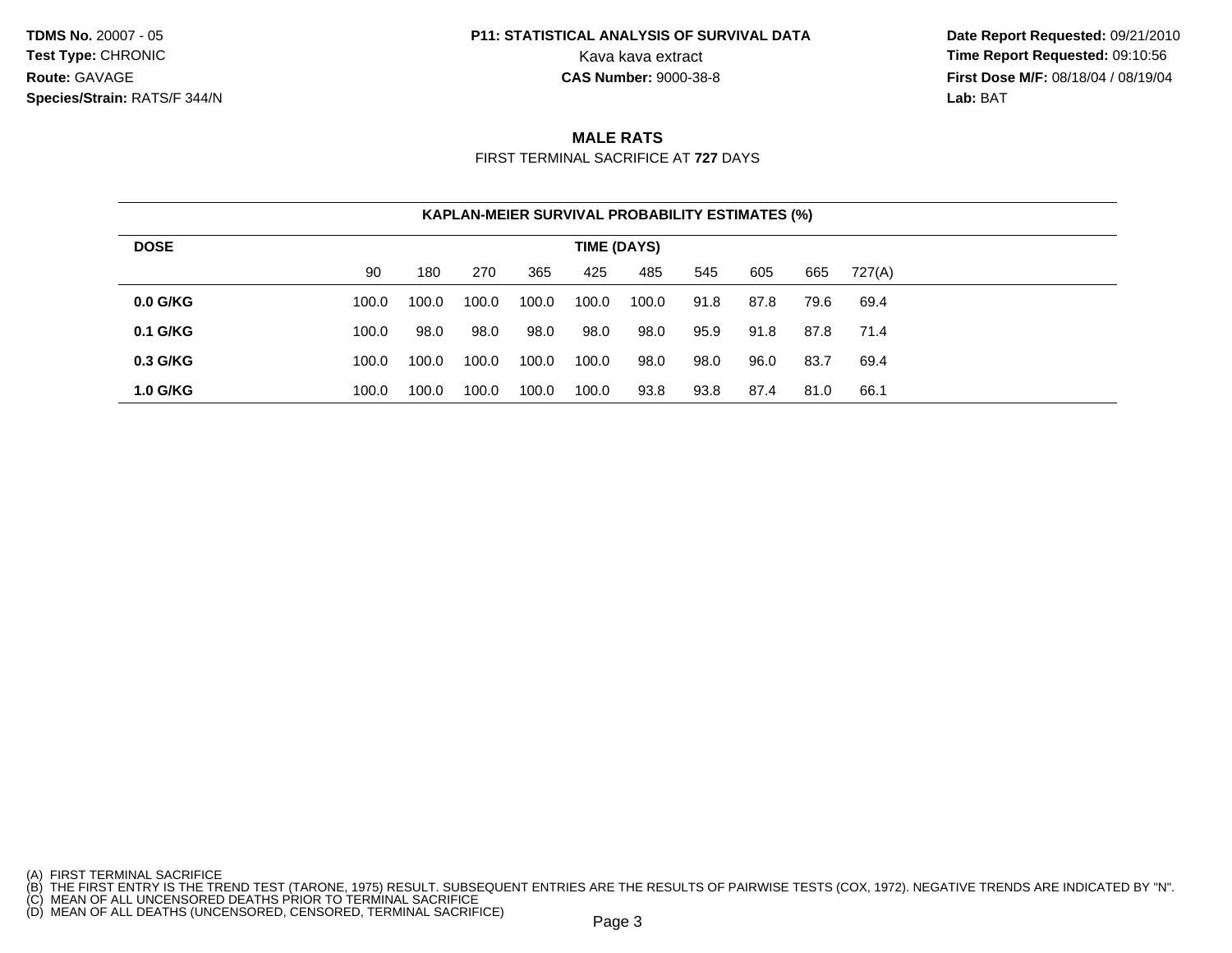# **P11: STATISTICAL ANALYSIS OF SURVIVAL DATA**

 **Date Report Requested:** 09/21/2010 Kava kava extract **Time Report Requested: 09:10:56**<br>**CAS Number: 9000-38-8 Time Report Requested: 09:10:56 First Dose M/F:** 08/18/04 / 08/19/04 Lab: BAT **Lab:** BAT

### **MALE RATS**

FIRST TERMINAL SACRIFICE AT **727** DAYS

### **SURVIVAL SUMMARY STATISTICS**

| <b>DOSE</b>                                                         | $0.0$ G/KG      | $0.1$ G/KG      | $0.3$ G/KG      | 1.0 G/KG        |
|---------------------------------------------------------------------|-----------------|-----------------|-----------------|-----------------|
| SURVIVAL AT END OF STUDY<br>(KAPLAN-MEIER)                          | 69.4%           | 71.4%           | 69.4%           | 66.1%           |
| SIGNIFICANCE (B)<br>(LIFE TABLE)                                    | $P=0.652$       | $P = 0.880N$    | $P = 1.000N$    | $P=0.879$       |
| <b>MEAN DAY OF</b><br><b>NATURAL DEATHS (C)</b><br>(STANDARD ERROR) | 613.1<br>(18.6) | 617.1<br>(38.1) | 649.8<br>(16.9) | 611.1<br>(22.9) |
| <b>MEAN LIFE SPAN (D)</b><br>(STANDARD ERROR)                       | 692.1<br>(9.4)  | 682.3<br>(18.3) | 701.3<br>(7.4)  | 657.5<br>(21.7) |

<sup>(</sup>A) FIRST TERMINAL SACRIFICE<br>(B) THE FIRST ENTRY IS THE TREND TEST (TARONE, 1975) RESULT. SUBSEQUENT ENTRIES ARE THE RESULTS OF PAIRWISE TESTS (COX, 1972). NEGATIVE TRENDS ARE INDICATED BY "N".<br>(C) MEAN OF ALL UNCENSORED D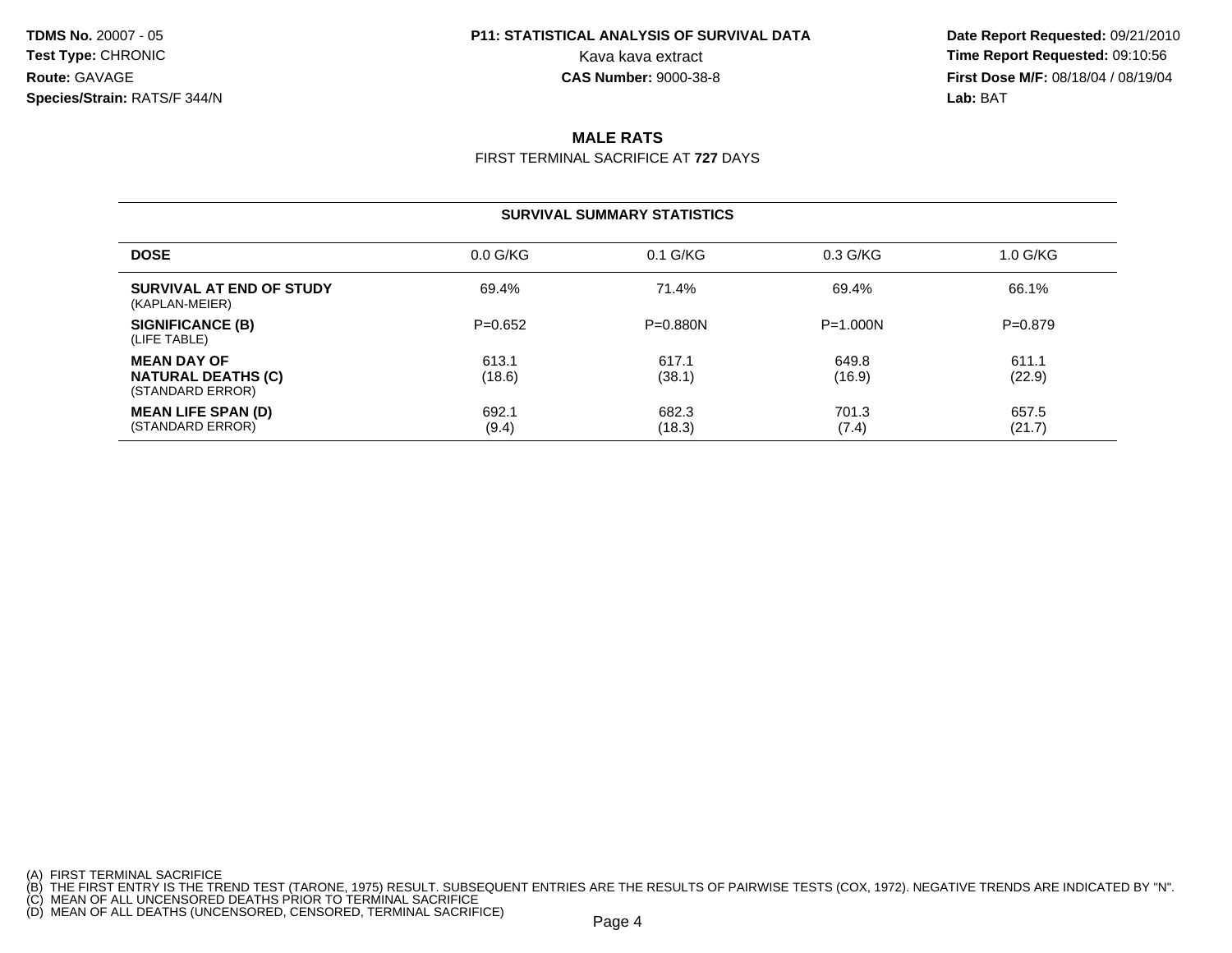# **P11: STATISTICAL ANALYSIS OF SURVIVAL DATA**

 **Date Report Requested:** 09/21/2010 Kava kava extract **Time Report Requested:** 09:10:56 **First Dose M/F:** 08/18/04 / 08/19/04<br>Lab: BAT **Lab:** BAT

### **FEMALE RATS**

FIRST TERMINAL SACRIFICE AT **728** DAYS

INDIVIDUAL SURVIVAL TIMES (DAYS)

| $DOSE = 0.0$ G/KG          |            |            |            |            |            |                      |            |            |            |                          |     |     |                    |
|----------------------------|------------|------------|------------|------------|------------|----------------------|------------|------------|------------|--------------------------|-----|-----|--------------------|
| TOTAL <sub>50</sub>        |            |            |            |            |            | UNCENSORED DEATHS 15 |            |            |            | <b>CENSORED DEATHS 1</b> |     |     | <b>TERMINAL 34</b> |
| UNCENSORED DEATH DAYS      |            |            |            |            |            |                      |            |            |            |                          |     |     |                    |
| 9<br>705                   | 450        | 506        | 510        | 519        | 615        | 621                  | 637        | 664        | 669        | 693                      | 693 | 701 | 705                |
| <b>CENSORED DEATH DAYS</b> |            |            |            |            |            |                      |            |            |            |                          |     |     |                    |
| 692                        |            |            |            |            |            |                      |            |            |            |                          |     |     |                    |
| $DOSE = 0.1$ G/KG          |            |            |            |            |            |                      |            |            |            |                          |     |     |                    |
| TOTAL <sub>50</sub>        |            |            |            |            |            | UNCENSORED DEATHS 15 |            |            |            | <b>CENSORED DEATHS 1</b> |     |     | <b>TERMINAL 34</b> |
| UNCENSORED DEATH DAYS      |            |            |            |            |            |                      |            |            |            |                          |     |     |                    |
| 5<br>727                   | 558        | 605        | 615        | 631        | 632        | 632                  | 639        | 670        | 678        | 688                      | 701 | 705 | 705                |
| <b>CENSORED DEATH DAYS</b> |            |            |            |            |            |                      |            |            |            |                          |     |     |                    |
| 51                         |            |            |            |            |            |                      |            |            |            |                          |     |     |                    |
| $DOSE = 0.3$ G/KG          |            |            |            |            |            |                      |            |            |            |                          |     |     |                    |
| TOTAL <sub>50</sub>        |            |            |            |            |            | UNCENSORED DEATHS 24 |            |            |            | CENSORED DEATHS 2        |     |     | <b>TERMINAL 24</b> |
| UNCENSORED DEATH DAYS      |            |            |            |            |            |                      |            |            |            |                          |     |     |                    |
| 439<br>653                 | 518<br>658 | 519<br>664 | 532<br>672 | 532<br>681 | 579<br>688 | 615<br>702           | 618<br>705 | 628<br>705 | 629<br>708 | 632                      | 639 | 647 | 652                |
| <b>CENSORED DEATH DAYS</b> |            |            |            |            |            |                      |            |            |            |                          |     |     |                    |
| 98                         | 539        |            |            |            |            |                      |            |            |            |                          |     |     |                    |
| $DOSE = 1.0$ G/KG          |            |            |            |            |            |                      |            |            |            |                          |     |     |                    |
| TOTAL 50                   |            |            |            |            |            | UNCENSORED DEATHS 14 |            |            |            | CENSORED DEATHS 2        |     |     | <b>TERMINAL 34</b> |
|                            |            |            |            |            |            |                      |            |            |            |                          |     |     |                    |
| UNCENSORED DEATH DAYS      |            |            |            |            |            |                      |            |            |            |                          |     |     |                    |
| 140                        | 194        | 380        | 399        | 489        | 559        | 616                  | 629        | 664        | 687        | 688                      | 688 | 694 | 721                |
| <b>CENSORED DEATH DAYS</b> |            |            |            |            |            |                      |            |            |            |                          |     |     |                    |
| 111                        | 265        |            |            |            |            |                      |            |            |            |                          |     |     |                    |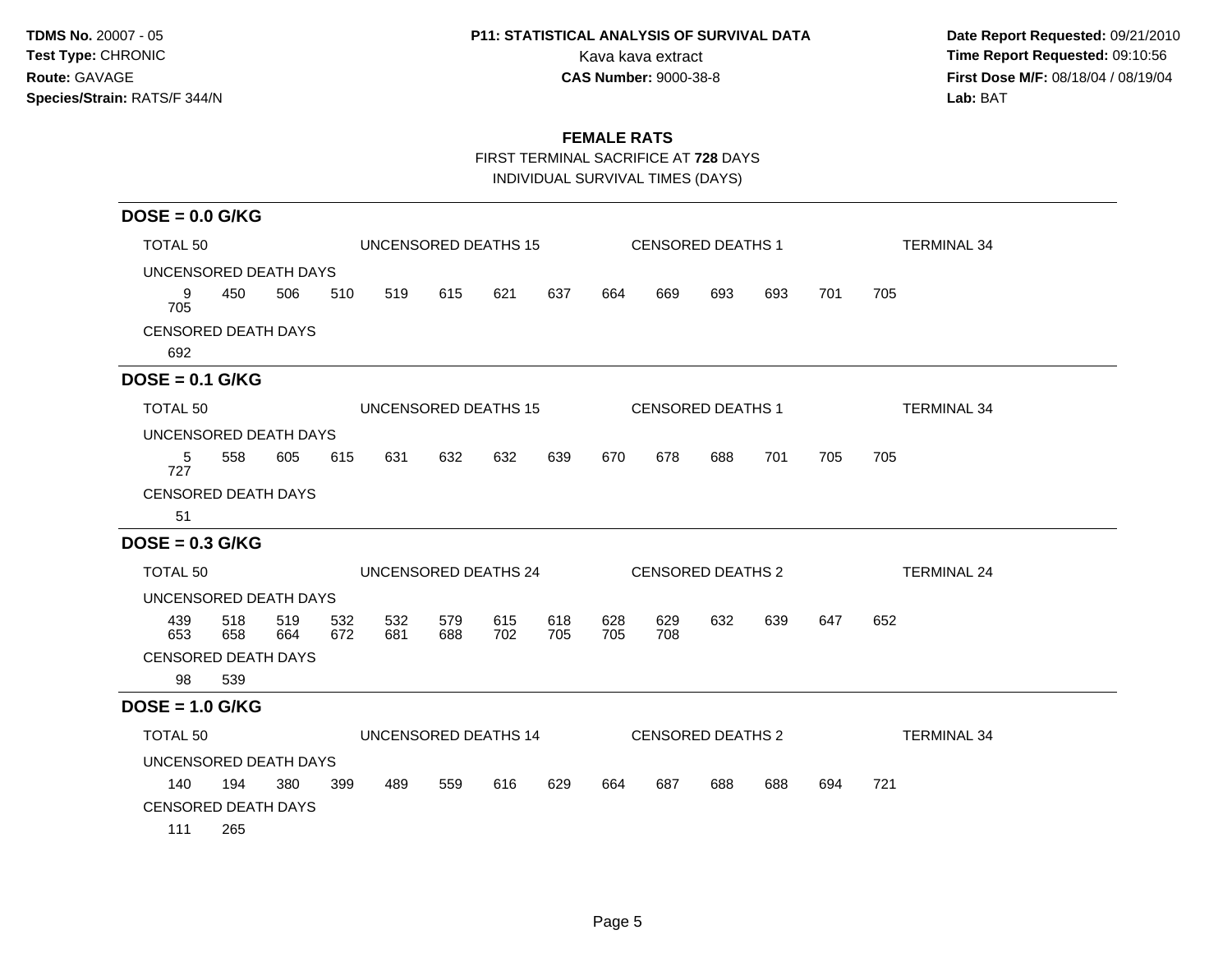# **P11: STATISTICAL ANALYSIS OF SURVIVAL DATA**

 **Date Report Requested:** 09/21/2010 Kava kava extract **Time Report Requested: 09:10:56**<br>**CAS Number: 9000-38-8 Time Report Requested: 09:10:56 First Dose M/F:** 08/18/04 / 08/19/04 Lab: BAT **Lab:** BAT

### **FEMALE RATS**

FIRST TERMINAL SACRIFICE AT **728** DAYS

|                 |       | KAPLAN-MEIER SURVIVAL PROBABILITY ESTIMATES (%) |       |       |             |      |      |      |      |        |  |
|-----------------|-------|-------------------------------------------------|-------|-------|-------------|------|------|------|------|--------|--|
| <b>DOSE</b>     |       |                                                 |       |       | TIME (DAYS) |      |      |      |      |        |  |
|                 | 90    | 180                                             | 270   | 365   | 425         | 485  | 545  | 605  | 665  | 728(A) |  |
| $0.0$ G/KG      | 98.0  | 98.0                                            | 98.0  | 98.0  | 98.0        | 96.0 | 90.0 | 90.0 | 82.0 | 69.7   |  |
| $0.1$ G/KG      | 98.0  | 98.0                                            | 98.0  | 98.0  | 98.0        | 98.0 | 98.0 | 93.9 | 83.7 | 69.4   |  |
| 0.3 G/KG        | 100.0 | 100.0                                           | 100.0 | 100.0 | 100.0       | 98.0 | 89.8 | 87.7 | 64.7 | 50.1   |  |
| <b>1.0 G/KG</b> | 100.0 | 98.0                                            | 95.9  | 95.9  | 91.7        | 91.7 | 89.7 | 87.6 | 81.3 | 70.9   |  |

- 
- 

<sup>(</sup>A) FIRST TERMINAL SACRIFICE<br>(B) THE FIRST ENTRY IS THE TREND TEST (TARONE, 1975) RESULT. SUBSEQUENT ENTRIES ARE THE RESULTS OF PAIRWISE TESTS (COX, 1972). NEGATIVE TRENDS ARE INDICATED BY "N".<br>(C) MEAN OF ALL UNCENSORED D